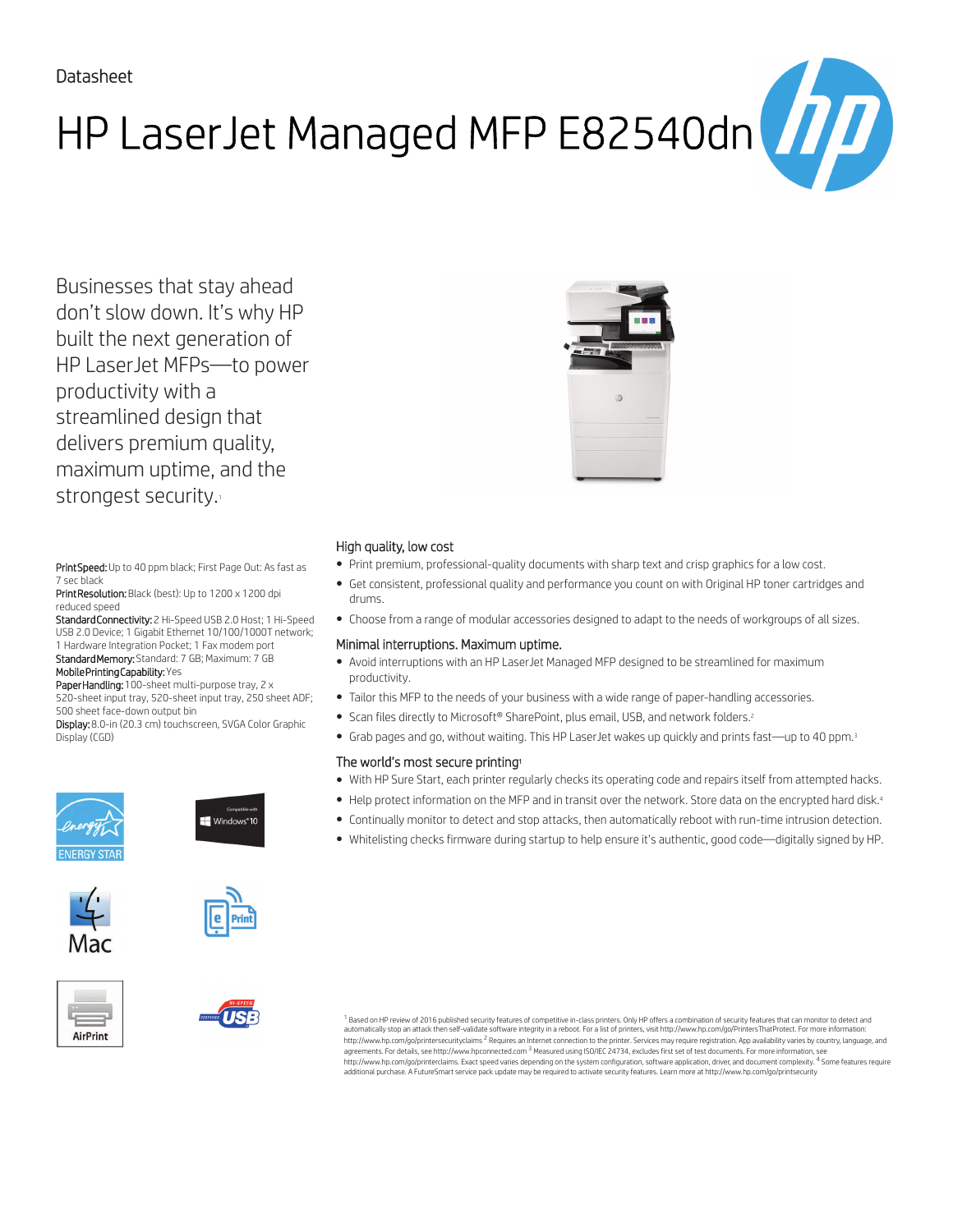## HP LaserJet Managed MFP E82540dn Specifications Table

| Functions / Multitasking Supported             | Print, Copy, Scan (fax and wireless optional) / Yes                                                                                                                                                                                                                                                                                                                                                                                                                                                                                                                                                                                                                                                                                                                                                                                                                                                                                                                                                                                                                                                                                                                                   | Media Weight Supported                         | Tray 1, 2, 3: 16 to 78 lb bond (166 lb Index)                                                                                                                                                                                                                                                                                                                                                                          |
|------------------------------------------------|---------------------------------------------------------------------------------------------------------------------------------------------------------------------------------------------------------------------------------------------------------------------------------------------------------------------------------------------------------------------------------------------------------------------------------------------------------------------------------------------------------------------------------------------------------------------------------------------------------------------------------------------------------------------------------------------------------------------------------------------------------------------------------------------------------------------------------------------------------------------------------------------------------------------------------------------------------------------------------------------------------------------------------------------------------------------------------------------------------------------------------------------------------------------------------------|------------------------------------------------|------------------------------------------------------------------------------------------------------------------------------------------------------------------------------------------------------------------------------------------------------------------------------------------------------------------------------------------------------------------------------------------------------------------------|
| <b>Print Speed</b>                             | Letter: Up to 40 ppm black; First Page Out: As fast as 7 sec black; 2                                                                                                                                                                                                                                                                                                                                                                                                                                                                                                                                                                                                                                                                                                                                                                                                                                                                                                                                                                                                                                                                                                                 | Media Sizes Supported                          | Tray 1: Letter, Letter R, Legal, Executive, Statement, Oficio, 11 x 17, 12 x 18, 4 x 6, 5 x 7, 5 x 8, 10 x 15,                                                                                                                                                                                                                                                                                                         |
| <b>Print Resolution</b>                        | Black (best): Up to 1200 x 1200 dpi reduced speed                                                                                                                                                                                                                                                                                                                                                                                                                                                                                                                                                                                                                                                                                                                                                                                                                                                                                                                                                                                                                                                                                                                                     |                                                | 8k, 16k, envelope #9, Envelope #10, Envelope Monarch, Tray 2: Letter, Letter R, Legal, Executive,<br>Statement, Oficio, 4 x 6, 5 x 7, 5 x 8, 10 x 15, 16k, envelope #9, Envelope #10, Envelope Monarch;                                                                                                                                                                                                                |
| <b>Print Technology</b>                        | Laser                                                                                                                                                                                                                                                                                                                                                                                                                                                                                                                                                                                                                                                                                                                                                                                                                                                                                                                                                                                                                                                                                                                                                                                 |                                                | Tray3: Letter, Letter R, Legal, Executive, Statement, Oficio, 11 x 17, 12 x 18, 8k, 16k                                                                                                                                                                                                                                                                                                                                |
| <b>Print Cartridges Number</b>                 | 1 (1 black cartridge)                                                                                                                                                                                                                                                                                                                                                                                                                                                                                                                                                                                                                                                                                                                                                                                                                                                                                                                                                                                                                                                                                                                                                                 | Media Sizes Custom                             | Tray 1: 3.86 x 5.5 to 12.59 x 18 in; Tray 2: 3.86 x 5.5 to 11.69 x 15.35 in; Tray 3: 5.5 x 7.17 to 12.59 x                                                                                                                                                                                                                                                                                                             |
| <b>Standard Print languages</b>                | HP PCL 6, HP PCL 5c, HP Postscript level 3 emulation, PDF (v 1.7), AirPrint™ compatible                                                                                                                                                                                                                                                                                                                                                                                                                                                                                                                                                                                                                                                                                                                                                                                                                                                                                                                                                                                                                                                                                               |                                                | 18 in                                                                                                                                                                                                                                                                                                                                                                                                                  |
| <b>Printer Smart Software Features</b>         | NBusinesses that stay ahead don't slow down. It's why HP built the next generation of HP Laser Jet<br>MFPs-to power productivity with a streamlined design that delivers professional quality, maximum<br>uptime, and the strongest security. <sup>1</sup> Quality printing for a great value is a smart choice for any business.<br>Produce premium, professional-quality documents at a competitive low cost with an HP Laser Jet MFP<br>built to make your work-and your business-look its best. Annoying interruptions and complex<br>maintenance can slow down printing, and ultimately, the pace of business. Avoid pauses in productivity<br>with an HP LaserJet MFP designed for maximum uptime, so you can count on reliable, results day in and<br>day out. Only HP Enterprise printers repair themselves from attacks in real time, delivering built-in<br>security to help keep your network safe. Automatically monitor threats, detect intrusions, and validate<br>operating software with security offered only by HP. Accelerate workflow, improve accuracy, and easily<br>connect people throughout your organization. Complete high-volume scan jobs fast-up to 180 | Paper Handling                                 | 100-sheet multi-purpose tray, 2 x 520-sheet input tray, 520-sheet input tray, 250 sheet ADF; 500<br>sheet face-down output bin; Duplex Options: Automatic (standard); Auto Document Feeder Capacity:<br>Standard, 250 sheets; Envelope Feeder: No; Standard Paper Trays: 3; Input Capacities: Up to 520<br>sheets; Output Capacities: Up to 500 sheets; Up to 40 envelopes                                             |
|                                                |                                                                                                                                                                                                                                                                                                                                                                                                                                                                                                                                                                                                                                                                                                                                                                                                                                                                                                                                                                                                                                                                                                                                                                                       | What's in the box                              | X3A69A Engine; TCU; Drums; Assy-Color WG Nameplate and Label; Power Cords; Assembly-CD WW;<br>Hardware install and setup documentation; Support flyers. DOES NOT INCLUDE TONER                                                                                                                                                                                                                                         |
|                                                |                                                                                                                                                                                                                                                                                                                                                                                                                                                                                                                                                                                                                                                                                                                                                                                                                                                                                                                                                                                                                                                                                                                                                                                       | <b>Replacement Cartridges</b>                  | HP Black Managed LJ Toner Cartridge (ISO Yield 69,000) W9014MC <sup>6</sup>                                                                                                                                                                                                                                                                                                                                            |
|                                                |                                                                                                                                                                                                                                                                                                                                                                                                                                                                                                                                                                                                                                                                                                                                                                                                                                                                                                                                                                                                                                                                                                                                                                                       | <b>Product Dimensions</b>                      | <b>WxDxH:</b> 23 x 30.3 x 36.7 in; <b>Maximum:</b> $47 \times 66 \times 30.5$ in                                                                                                                                                                                                                                                                                                                                       |
|                                                |                                                                                                                                                                                                                                                                                                                                                                                                                                                                                                                                                                                                                                                                                                                                                                                                                                                                                                                                                                                                                                                                                                                                                                                       | <b>Product Weight</b>                          | 210.8 lb                                                                                                                                                                                                                                                                                                                                                                                                               |
|                                                | ipm <sup>10</sup> -and avoid extra steps with a Flow MFP designed for maximum productivity.                                                                                                                                                                                                                                                                                                                                                                                                                                                                                                                                                                                                                                                                                                                                                                                                                                                                                                                                                                                                                                                                                           | <b>Warranty Features</b>                       | 90 day parts only. Extended Warranty and support options vary by product, country and local legal                                                                                                                                                                                                                                                                                                                      |
| <b>Printer Management</b>                      | Printer Administrator Resource Kit for HP Universal Print Driver (UPD Active Directory Administrator                                                                                                                                                                                                                                                                                                                                                                                                                                                                                                                                                                                                                                                                                                                                                                                                                                                                                                                                                                                                                                                                                  |                                                | requirements. Go to http://www.hp.com/support to learn about HP award winning service and support<br>options in your region.                                                                                                                                                                                                                                                                                           |
|                                                | Template, Add Print Model to Comments, AutoUpgradeUPD, Driver Configuration Utility, Driver<br>Deployment Utility, HP Managed Printing Administration, PRNCON.EXE, HPPRLOG, Migrate-Server-Tools,                                                                                                                                                                                                                                                                                                                                                                                                                                                                                                                                                                                                                                                                                                                                                                                                                                                                                                                                                                                     | <b>Energy Efficiency Compliance</b>            | Energy Star; Blue Angel; EPEAT silver                                                                                                                                                                                                                                                                                                                                                                                  |
|                                                | UpdateNow, Remove Plug and Play Drivers); HP Web Jetadmin Software; Resource Kit for HP Web                                                                                                                                                                                                                                                                                                                                                                                                                                                                                                                                                                                                                                                                                                                                                                                                                                                                                                                                                                                                                                                                                           | <b>Control Panel</b>                           | 8.0-in (20.3 cm) Color Graphics Display (CGD) with touchscreen; rotating (adjustable angle) display;                                                                                                                                                                                                                                                                                                                   |
| Scan Type / Technology                         | Jetadmin (HP SNMP Proxy Agent, HP WS Pro Proxy Agent); HP JetAdvantage Security Manager                                                                                                                                                                                                                                                                                                                                                                                                                                                                                                                                                                                                                                                                                                                                                                                                                                                                                                                                                                                                                                                                                               |                                                | illuminated Home button (for quick return to the Home menu); USB High-speed 2.0 port; Hardware<br>Integration Pocket; Extended Keyboard                                                                                                                                                                                                                                                                                |
| <b>Scan Resolution</b>                         | Flatbed, ADF / Platen Scanner CCD Digital-CIS<br>Hardware: Up to 600 x 600 dpi; Optical: Up to 600 x 600 dpi                                                                                                                                                                                                                                                                                                                                                                                                                                                                                                                                                                                                                                                                                                                                                                                                                                                                                                                                                                                                                                                                          | <b>Display Description</b>                     | 8.0-in (20.3 cm) touchscreen, SVGA Color Graphic Display (CGD)                                                                                                                                                                                                                                                                                                                                                         |
| <b>Scan File Format</b>                        |                                                                                                                                                                                                                                                                                                                                                                                                                                                                                                                                                                                                                                                                                                                                                                                                                                                                                                                                                                                                                                                                                                                                                                                       | Software Included                              | HP Connected, HP Device Experience (DXP), HP PCL 6 Printer Driver, HP Software Installer/Uninstaller,                                                                                                                                                                                                                                                                                                                  |
| Scan Input Modes                               | Digital Send: PDF, Hi-Compression PDF, JPEG, TIFF, MTIFF, XPS, PDF/A; Scan to easy access USB: PDF,<br>JPEG, TIFF, MTIFF, XPS, PDF/A; Print from easy access USB: PDF, PS, Print Ready files (.prn, .pcl, .cht)<br>Front panel applications: Copy; E-mail; Fax; Save to Network Folder; Save to USB; Save to Device                                                                                                                                                                                                                                                                                                                                                                                                                                                                                                                                                                                                                                                                                                                                                                                                                                                                   |                                                | Mac OS Welcome Screen (Directs users to 123.HP.com or OS App Source for printer software), Online<br>user manuals                                                                                                                                                                                                                                                                                                      |
|                                                | Memory; Open Extensibility Platform (OXP) applications                                                                                                                                                                                                                                                                                                                                                                                                                                                                                                                                                                                                                                                                                                                                                                                                                                                                                                                                                                                                                                                                                                                                | Fonts and Typefaces                            | 84 scalable TrueType fonts                                                                                                                                                                                                                                                                                                                                                                                             |
| Scan Size                                      | ADF: $11 \times 17$ in Maximum; $4.3 \times 5.5$ in Minimum; Flatbed: $11 \times 17$ in                                                                                                                                                                                                                                                                                                                                                                                                                                                                                                                                                                                                                                                                                                                                                                                                                                                                                                                                                                                                                                                                                               | <b>Compatible Operating Systems</b>            | Android, Linux Boss (5.0), Linux Debian (7.0, 7.1, 7.2, 7.3, 7.4, 7.5, 7.6, 7.7, 7.8, 7.9, 8.0, 8.1, 8.2, 8.3,                                                                                                                                                                                                                                                                                                         |
| Scan Speed                                     | Up to 90 ppm/180 ipm (b&w), up to 90 ppm/180 ipm (color) <b>Duplex:</b> Up to 180 ipm (b&w), up to 180<br>ipm (color)                                                                                                                                                                                                                                                                                                                                                                                                                                                                                                                                                                                                                                                                                                                                                                                                                                                                                                                                                                                                                                                                 |                                                | 8.4, 8.5, 8.6), Linux Fedora (22, 23, 24), Linux Mint (17, 17.1, 17.2, 17.3, 18), Linux Red Hat Enterprise<br>(6.0, 7.0), Linux SUSE (13.2, 42.1), Linux Ubuntu (12.04, 14.04, 15.10, 16.04, 16.10), OS macOS 10.12<br>Sierra, OS X 10.10 Yosemite, OS X 10.11 El Capitan, UNIX, Windows 10 all 32- & 64-bit editions                                                                                                  |
| <b>Scanner Advanced Features</b>               | Scan-to-E-mail; Scan-to-network folder (stand alone solution); Scan to Cloud; Scan to USB                                                                                                                                                                                                                                                                                                                                                                                                                                                                                                                                                                                                                                                                                                                                                                                                                                                                                                                                                                                                                                                                                             |                                                | (excluding RT OS for Tablets), Windows 7 all 32- & 64-bit editions, Windows 8/8.1 all 32- & 64-bit<br>editions (excluding RT OS for Tablets), Windows Vista all 32bit editions (Home Basic, Premium,                                                                                                                                                                                                                   |
| Bit depth / Grayscale levels                   | 24-bit / 256                                                                                                                                                                                                                                                                                                                                                                                                                                                                                                                                                                                                                                                                                                                                                                                                                                                                                                                                                                                                                                                                                                                                                                          |                                                | Professional, etc.), Windows XP SP3 32-bit editions (XP Home, XP Pro, etc.)                                                                                                                                                                                                                                                                                                                                            |
| <b>Digital Sending Standard Features</b>       | Scan to E-mail; Save-to-Network Folder; Save-to-USB drive; Send to Sharepoint; Send to FTP; Send to<br>sFTP; Send to LAN Fax; Send to Internet Fax; Local Address Book; SMTP over SSL; Blank Page Removal;<br>Edge Erase; Auto Color Sense; Auto Crop To Content; Compact PDF; Auto Tonescale; Auto Orientation;<br>Multi-Pick Detect; Auto Straighten; Auto Crop To Page                                                                                                                                                                                                                                                                                                                                                                                                                                                                                                                                                                                                                                                                                                                                                                                                             | <b>Compatible Network Operating</b><br>Systems | Citrix MetaFrame Presentation Server 3.0, Citrix MetaFrame XP Presentation Server (Feature Release 1<br>2, and 3), Citrix on Windows Server 2003/2003R2, Citrix on Windows Server 2008/2008R2/2008 R2<br>SP1, Citrix on Windows Server 2012/2012R2, Citrix Presentation Server 4.0/4.5, Citrix XenApp 5.0 (Plus<br>Feature Pack 2 & 3) for Windows Server 2008 Terminal Services 32- and 64-bit, Citrix XenApp 6.0/6.5 |
| <b>Copy Speed</b>                              | <b>Black (letter):</b> Up to 40 cpm                                                                                                                                                                                                                                                                                                                                                                                                                                                                                                                                                                                                                                                                                                                                                                                                                                                                                                                                                                                                                                                                                                                                                   |                                                | [for Windows Server 2008 R2 Terminal Services, 32- and 64-bit], Citrix XenApp 6.0/6.5/7.5 [for<br>Windows Server 2008 R2 SP1 Terminal Services, 32- and 64-bit], Citrix XenApp 7.5 [for Windows                                                                                                                                                                                                                        |
| <b>Copy Resolution</b>                         | Black (text and graphics): Up to 1200 x 1200 dpi reduced speed; Up to 1200 x 1200 dpi reduced speed;                                                                                                                                                                                                                                                                                                                                                                                                                                                                                                                                                                                                                                                                                                                                                                                                                                                                                                                                                                                                                                                                                  |                                                | Server 2012 and 2012 R2 Terminal Services, 64-bit], Citrix XenDesktop 5.6 [for Windows Server 2008<br>R2 Terminal Services, 32- and 64-bit], Citrix XenDesktop 5.6/7.0/7.5 [for Windows Server 2008 R2 SP1                                                                                                                                                                                                             |
|                                                | Color (text and graphics): Up to 1200 x 1200 dpi reduced speed                                                                                                                                                                                                                                                                                                                                                                                                                                                                                                                                                                                                                                                                                                                                                                                                                                                                                                                                                                                                                                                                                                                        |                                                | Terminal Services, 32- and 64-bit], Citrix XenDesktop 7.0/7.5 [for Windows Server 2012 and 2012 R2                                                                                                                                                                                                                                                                                                                     |
| Maximum Number Of Copies                       | Up to 999 copies                                                                                                                                                                                                                                                                                                                                                                                                                                                                                                                                                                                                                                                                                                                                                                                                                                                                                                                                                                                                                                                                                                                                                                      |                                                | Terminal Services, 64-bit], Novell NetWare 6.5/SP8 Novell Clients www.novell.com/iprint, Novell iPrint<br>Appliance v1.0, Novell Open Enterprise Server 11/SP1, Novell Open Enterprise Server 2 for Linux, Novell                                                                                                                                                                                                      |
| <b>Copier Resize</b><br><b>Copier Settings</b> | 25 to 400%                                                                                                                                                                                                                                                                                                                                                                                                                                                                                                                                                                                                                                                                                                                                                                                                                                                                                                                                                                                                                                                                                                                                                                            |                                                | Servers www.novell.com/iprint), Windows Server 2003/2003 R2 32-/64-bit (SP1/SP2)<br>Standard/Enterprise/Datacenter (+ Cluster & Terminal Services), Windows Server 2003/2003 R2 32-bit                                                                                                                                                                                                                                 |
|                                                | Two-sided copying; scalability; image adjustments (darkness, contrast, background cleanup,<br>sharpness); optimized text/picture (text, mixed, printed picture, photograph); N-Up; N or Z-ordering;<br>content orientation; collation; booklet; ID Scan; job build; job Storage; watermark; stamps; book mode<br>scans; erase edges; automatically detect color/mono; image Preview                                                                                                                                                                                                                                                                                                                                                                                                                                                                                                                                                                                                                                                                                                                                                                                                   |                                                | (SP1/SP2), Standard/Enterprise (+ Cluster & Terminal Services), Windows Server 2008 32-/64-bit (SP2)<br>Standard/Enterprise (+ Cluster & Terminal Services), Windows Server 2008 R2 64-bit (SP1)<br>Standard/Enterprise (+ Cluster & Terminal Services), Windows Server 2008/2008 R2 32-/64-bit<br>(SP1/SP2) Standard/Enterprise/Datacenter (+ Cluster & Terminal Services), Windows Server 2012/2012                  |
| <b>Fax Speed</b>                               | Up to: 33.6 kbps; Letter: 3 sec per page                                                                                                                                                                                                                                                                                                                                                                                                                                                                                                                                                                                                                                                                                                                                                                                                                                                                                                                                                                                                                                                                                                                                              |                                                | R2 64-bit Standard/Foundation/Essentials/Datacenter (+ Cluster & Terminal Services), Windows Server<br>2016/64-bit Standard/Essential/Datacenter (+ Cluster & Terminal Services)                                                                                                                                                                                                                                       |
| <b>Fax Resolution</b><br><b>Fax Features</b>   | Black (best): Up to 300 x 300 dpi (400 x 400 dpi for received faxes only); Black (standard): 203 x 98 dpi                                                                                                                                                                                                                                                                                                                                                                                                                                                                                                                                                                                                                                                                                                                                                                                                                                                                                                                                                                                                                                                                             | Minimum System Requirements                    | PC: 2 GB available hard disk space; OS hardware requirements see microsoft.com; MAC: 1.3 GB available                                                                                                                                                                                                                                                                                                                  |
|                                                | Fax Memory: Up to 500 pages; Auto Fax Reduction Supported: Yes; Auto-Redialing: Yes; Fax Delayed<br>Sending: No; Distinctive Ring Detection Supported: No; Fax Forwarding Supported: Yes; Fax Phone TAM                                                                                                                                                                                                                                                                                                                                                                                                                                                                                                                                                                                                                                                                                                                                                                                                                                                                                                                                                                               |                                                | hard drive space; Internet; OS hardware requirements see Apple.com for more info                                                                                                                                                                                                                                                                                                                                       |
|                                                | Interface Supported: No; Fax Polling Supported: Yes (poll to receive only); Fax Telephone Mode<br>Supported: No; Junk Barrier Supported: Yes; Maximum Speed Dialing Numbers: Up to 1000 numbers                                                                                                                                                                                                                                                                                                                                                                                                                                                                                                                                                                                                                                                                                                                                                                                                                                                                                                                                                                                       | Power                                          | Power Supply Type: Internal (Built-in) power supply; Power Requirements: Input voltage: 110 to 127Vac<br>(+/-10%), 220 to 240Vac (+/-10%), 50/60 Hz (+/-3%)                                                                                                                                                                                                                                                            |
|                                                | (each with 210 destinations); PC Interface Supported: Yes; Remote Retrieval Capability Supported: No;                                                                                                                                                                                                                                                                                                                                                                                                                                                                                                                                                                                                                                                                                                                                                                                                                                                                                                                                                                                                                                                                                 | <b>Acoustics</b>                               | Acoustic Power Emissions: 6.6 B(A) printing mono simplex using A4 paper at 40 ppm; Acoustic Pressure                                                                                                                                                                                                                                                                                                                   |
| <b>Standard Connectivity</b>                   | Telephone Handset Supported: No                                                                                                                                                                                                                                                                                                                                                                                                                                                                                                                                                                                                                                                                                                                                                                                                                                                                                                                                                                                                                                                                                                                                                       |                                                | Emissions: 50 dB(A) printing mono simplex using A4 paper at 40 ppm                                                                                                                                                                                                                                                                                                                                                     |
| <b>Network Capabilities</b>                    | 2 Hi-Speed USB 2.0 Host; 1 Hi-Speed USB 2.0 Device; 1 Gigabit Ethernet 10/100/1000T network; 1<br>Hardware Integration Pocket; 1 Fax modem port                                                                                                                                                                                                                                                                                                                                                                                                                                                                                                                                                                                                                                                                                                                                                                                                                                                                                                                                                                                                                                       | <b>Operating Environment</b>                   | Operating Temperature Range: 59 to 86ºF; Recommended Operating Temperature: 59 to 86ºF; Storage<br>Temperature Range: 14 to 104ºF; Non-Operating Humidity Range: 10 to 80% RH; Operating Humidity<br>Range: 20 to 80% RH; Recommended Humidity Operating Range: 20 to 80% RH                                                                                                                                           |
| <b>Network Ready</b>                           | Standard (built-in Gigabit 10/100/1000T Ethernet)                                                                                                                                                                                                                                                                                                                                                                                                                                                                                                                                                                                                                                                                                                                                                                                                                                                                                                                                                                                                                                                                                                                                     | <b>Security Management</b>                     | Management security: SNMPv3, SSL/TLS, WPA2-Enterprise, 802.1X authentication (EAP- PEAP,                                                                                                                                                                                                                                                                                                                               |
| <b>Wireless Capability</b>                     | Standard (built-in Gigabit 10/100/1000T Ethernet)                                                                                                                                                                                                                                                                                                                                                                                                                                                                                                                                                                                                                                                                                                                                                                                                                                                                                                                                                                                                                                                                                                                                     |                                                | EAP-TLS), IPP over TLS, IPsec/Firewall with Certificate, Pre-Shared Key Authentication, and Kerberos                                                                                                                                                                                                                                                                                                                   |
|                                                | No wireless capabilities standard. There are optional accessories (common to all current Jedi products)<br>that support wireless. These are listed in the connectivity section, above.                                                                                                                                                                                                                                                                                                                                                                                                                                                                                                                                                                                                                                                                                                                                                                                                                                                                                                                                                                                                | Accessories                                    | Authentication; Support for WJA-10 IPsec Configuration using IPsec Plug-in<br>HP Cabinet Department Y1G16A, Dual Cassette Feeder (2x520) Department Y1F98A, 2000 Sheet HCI                                                                                                                                                                                                                                             |
| <b>Mobile Printing Capability</b>              | Management security: SNMPv3, SSL/TLS, WPA2-Enterprise, 802.1X authentication (EAP- PEAP,<br>EAP-TLS), IPP over TLS, IPsec/Firewall with Certificate, Pre-Shared Key Authentication, and Kerberos                                                                                                                                                                                                                                                                                                                                                                                                                                                                                                                                                                                                                                                                                                                                                                                                                                                                                                                                                                                      |                                                | Department Y1G21A, 3000 Sheet side HCI Department Y1G20A, Inner Finisher Y1G00A, Inner Finisher<br>Hole Punch 2/3 Y1G02A, Inner Finisher Hole Punch 2/4 Y1G03A, Inner Finisher Hole Punch Swedish                                                                                                                                                                                                                      |
| Memory                                         | Authentication; Support for WJA-10 IPsec Configuration using IPsec Plug-in <sup>3</sup>                                                                                                                                                                                                                                                                                                                                                                                                                                                                                                                                                                                                                                                                                                                                                                                                                                                                                                                                                                                                                                                                                               |                                                | Y1G04A, Stapler/Stacker Finisher Y1G18A, Stapler/Stacker Finisher Staples Y1G14A, Inner Finisher &<br>Booklet Maker Staples Y1G13A, Booklet Finisher Y1G07A, Hole Punch 2/3 Y1G10A, Hole Punch 2/4                                                                                                                                                                                                                     |
|                                                | Standard: 7 GB; Maximum: 7 GB                                                                                                                                                                                                                                                                                                                                                                                                                                                                                                                                                                                                                                                                                                                                                                                                                                                                                                                                                                                                                                                                                                                                                         |                                                | Y1G11A, Hole Punch Swedish Y1G12A, Job Separator Department Y1G01A, DOD CAC Card Reader<br>CC543B, SIPRNet - Classified Card Reader F8B30A, FiH USB Foreign Interface Harness B5L31A, Two                                                                                                                                                                                                                              |
| <b>Processor Speed</b>                         | 1.2 GHz / Hard disk: Two 320 GB Standard, embedded HP High-Performance Secure Hard Disk, Total<br>640 GB; AES 256 hardware encryption or greater; Secure erase capabilities (Secure File<br>Erase-Temporary Job Files, Secure Erase-Job Data, Secure ATA Erase-Disk). Note: U.S. government SKU<br>uses 500GB FIPS 140-2 validated hard disk instead.                                                                                                                                                                                                                                                                                                                                                                                                                                                                                                                                                                                                                                                                                                                                                                                                                                 |                                                | internal USB ports for solutions B5L28A, HDD HP Secure High Performance Hard Disk Drive B5L29A, HP<br>JetDirect USB Wireless Print Server J8031A, HP JetDirect Wireless Print Server with NFC J8030A, HPAC<br>Card Reader - HIP1 CZ208A, HPAC Card Reader - HIP1 X3D03A, HPAC Card Reader - HIP2 X3D03A,<br>Analog Fax Accessory CC487A                                                                                |
| Duty Cycle                                     | Monthly, letter: Up to 300,000 pages                                                                                                                                                                                                                                                                                                                                                                                                                                                                                                                                                                                                                                                                                                                                                                                                                                                                                                                                                                                                                                                                                                                                                  | HP Service and Support Options                 | U9LR0E - HP 1 year Next Business Day Service w/Defective Media Retention for LaserJet E825xx MFP                                                                                                                                                                                                                                                                                                                       |
| Recommended Monthly Page Volume                | Up to 100,000                                                                                                                                                                                                                                                                                                                                                                                                                                                                                                                                                                                                                                                                                                                                                                                                                                                                                                                                                                                                                                                                                                                                                                         |                                                | Managed; U9LR1E - HP 3 year Next Business Day Service w/Defective Media Retention for LaserJet<br>E825xx MFP Managed; U9LR2E - HP 4 year Next Business Day Service w/Defective Media Retention for                                                                                                                                                                                                                     |
| <b>Media Types Supported</b>                   | Plain, HP EcoEFICIENT, HP Matte 90g, Light 60-74g, Bond, Recycled, HP Matte 105g, HP Matte 120g, HP<br>Soft Gloss 120g, HP Glossy 120g, Mid-Weight 96-110g, Heavy 111-130g, Mid-WtGlossy 96-110g, Hvy<br>Glossy 111-130g, HP Matte 150g, HP Glossy 150g, Extra Heavy 131-175g, XHvyGlossy 131-175g, HP<br>Matte 200g, HP Glossy 200g, Carstock 176-220g, Card Glossy 176-220g, Light Paperboard 221-255g,<br>Paperboard 256-300g, Heavy Paperboard, Color Transparency, Labels, Letterhead, Envelope, Heavy<br>Envelope, Preprinted, Prepunched, Colored                                                                                                                                                                                                                                                                                                                                                                                                                                                                                                                                                                                                                              |                                                | LaserJet E825xx MFP Managed; U9LR3E - HP 5 year Next Business Day Service w/Defective Media<br>Retention for LaserJet E825xx MFP Managed; U9LR4E - HP 3 year 4 hour 9x5 Service w/Defective<br>Media Retention for LaserJet E825xx MFP Managed; U9LR5E - HP 4 year 4 hour 9x5 Service<br>w/Defective Media Retention for LaserJet E825xx MFP Managed                                                                   |
|                                                |                                                                                                                                                                                                                                                                                                                                                                                                                                                                                                                                                                                                                                                                                                                                                                                                                                                                                                                                                                                                                                                                                                                                                                                       | Learn more at                                  |                                                                                                                                                                                                                                                                                                                                                                                                                        |

[hp.com](http://hp.com)

<sup>1</sup> Based on standard ITU-T test image #1 at standard resolution and MMR encoding, the HP fax device can transmit at 3 sec/page for V.34 and 6 sec/page for V.17 <sup>2</sup> Measured using ISO/IEC 17629. For more information see ht

http://www.hp.com/go/printerclaims. Exact speed varies depending on the system configuration, software application, driver, and document complexity. <sup>6</sup> Average color composite black declared yields based on ISO/IEC 19798 and other factors. For details see http://www.hp.com/go/learnaboutsupplies <sup>7</sup> Scan speeds measured from ADF. Actual processing speeds may vary depending on scan resolution, network conditions, computer performance, and ap

© Copyright 2017 HP Development Company, L.P. The information contained herein is subject to change without notice. The only warranties for HP products and services are set forth in the express warranty<br>statements accompan registered in the U.S. and other countries.

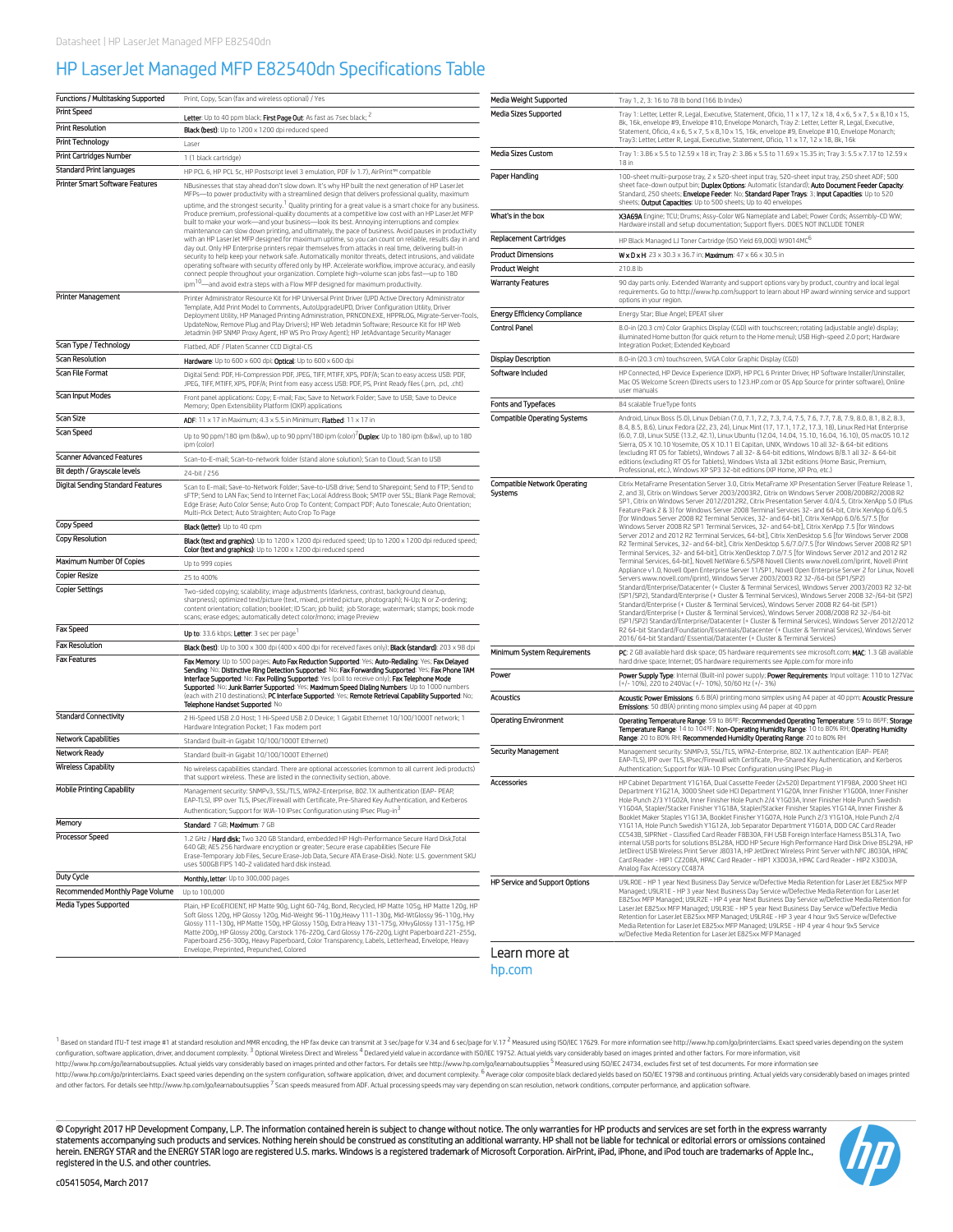### Datasheet

# HP LaserJet Managed Flow MFP E82540z



Businesses that stay ahead don't slow down. It's why HP built the next generation of HP LaserJet MFPs—to power productivity with a streamlined design that delivers premium quality, maximum uptime, and the strongest security.

Print Speed: Up to 40 ppm black; First Page Out: As fast as 7 sec black

Print Resolution: Black (best): Up to 1200 x 1200 dpi reduced speed

Standard Connectivity: 2 Hi-Speed USB 2.0 Host; 1 Hi-Speed USB 2.0 Device; 1 Gigabit Ethernet 10/100/1000T network; 1 Hardware Integration Pocket; 1 Fax modem port Standard Memory: Standard: 7 GB; Maximum: 7 GB

Mobile Printing Capability: Yes

Paper Handling: 100-sheet multi-purpose tray, 2 x 520-sheet input tray, 520-sheet input tray, 250 sheet ADF; 500 sheet face-down output bin

Display: 8.0-in (20.3 cm) touchscreen, SVGA Color Graphic Display (CGD)















### High quality, low cost

- Print premium, professional-quality documents with sharp text and crisp graphics for a low cost.
- Get consistent, professional quality and performance you count on with Original HP toner cartridges and drums.
- Choose from a range of modular accessories designed to adapt to the needs of workgroups of all sizes.

### Minimal interruptions. Maximum uptime.

- Avoid interruptions with an HP LaserJet Managed MFP designed to be streamlined for maximum productivity.
- Tailor this MFP to the needs of your business with a wide range of paper-handling accessories.
- Scan files directly to Microsoft® Office 365 and SharePoint, plus email, USB, and network folders.<sup>2</sup>
- Grab pages and go, without waiting. This HP LaserJet wakes up quickly and prints fast—up to 40 ppm.<sup>3</sup>

### The world's most secure printing<sup>1</sup>

- With HP Sure Start, each printer regularly checks its operating code and repairs itself from attempted hacks.
- Help protect information on the MFP and in transit over the network. Store data on the encrypted hard disk.<sup>4</sup>
- Continually monitor to detect and stop attacks, then automatically reboot with run-time intrusion detection.
- Whitelisting checks firmware during startup to help ensure it's authentic, good code—digitally signed by HP.

### Give workgroups the speed they need

- Help workgroups capture every page easily and detect potential errors or missed pages—every time.
- Enter data more quickly and accurately using the pull-out keyboard.
- Help ensure every scanned document is properly oriented, cropped to size, and grayscale-optimized.
- Load up to 250 pages into the automatic document feeder for fast, unattended scanning.

 $^{\rm 1}$  Based on HP review of 2016 published security features of competitive in-class printers. Only HP offers a combination of security features that can monitor to detect and automatically stop an attack then self-validate software integrity in a reboot. For a list of printers, visit http://www.hp.com/go/PrintersThatProtect. For more information:<br>http://www.hp.com/go/printersecurityclaims <sup>2</sup> R agreements. For details, see http://www.hpconnected.com <sup>3</sup> Measured using ISO/IEC 24734, excludes first set of test documents. For more information, see http://www.hp.com/go/printerclaims. Exact speed varies depending on the system configuration, software application, driver, and document complexity. <sup>4</sup> Some features require<br>additional purchase. A FutureSmart service pack from ADF at default 300 dpi (black-and-white, grayscale, and color). Actual processing speeds may vary depending on scan resolution, network conditions, computer performance, and application software.